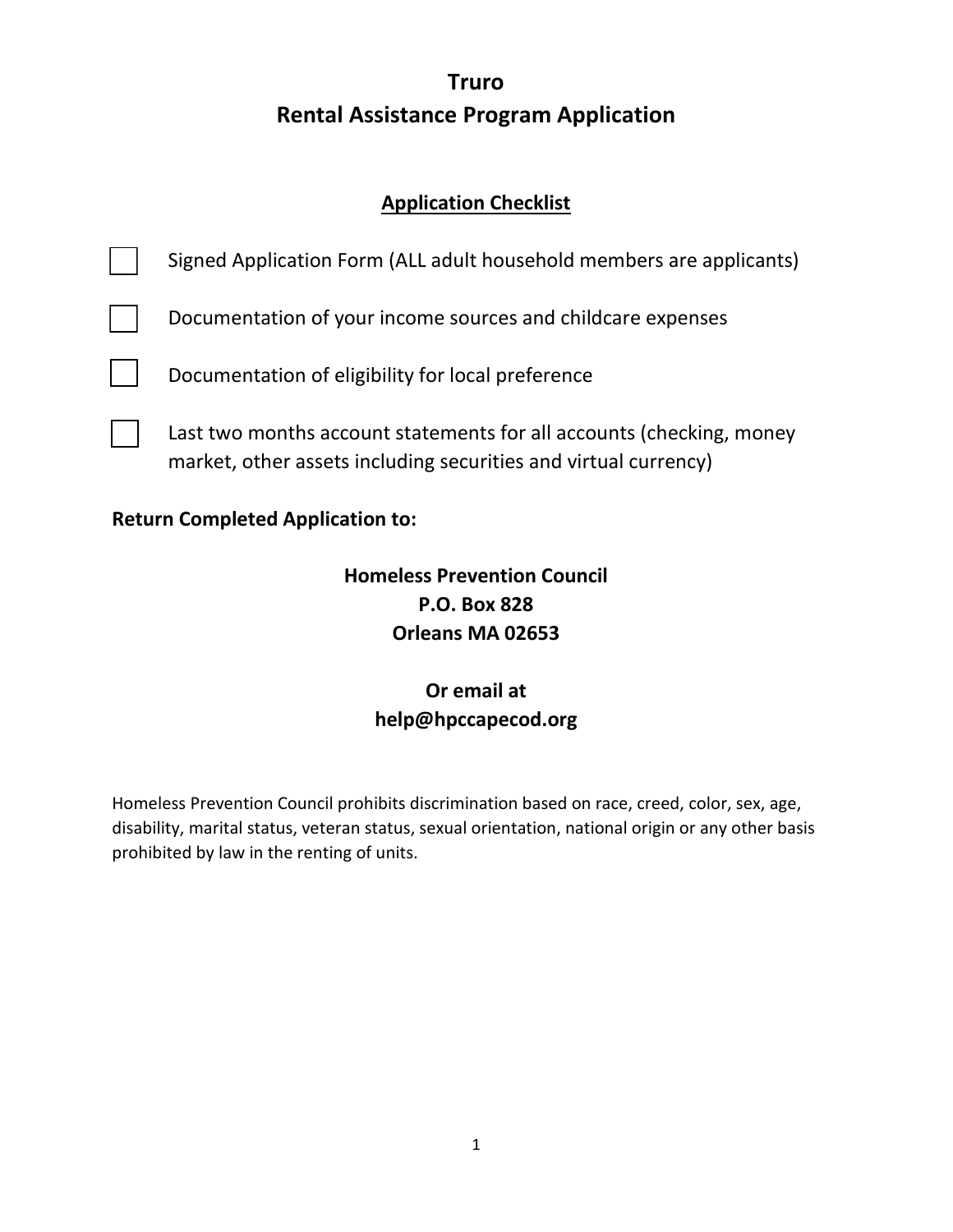### **Truro Rental Assistance Application**

| <b>Applicant Name:</b>                         |               |                              |  |  |  |  |  |
|------------------------------------------------|---------------|------------------------------|--|--|--|--|--|
| Address:                                       |               |                              |  |  |  |  |  |
| City/Town:                                     |               |                              |  |  |  |  |  |
|                                                |               |                              |  |  |  |  |  |
|                                                |               |                              |  |  |  |  |  |
|                                                |               |                              |  |  |  |  |  |
| Address:                                       |               |                              |  |  |  |  |  |
| City/Town:                                     |               |                              |  |  |  |  |  |
|                                                |               |                              |  |  |  |  |  |
|                                                |               |                              |  |  |  |  |  |
| List All Household Members Including Yourself: |               |                              |  |  |  |  |  |
| <b>Name</b>                                    | Date of Birth | Relationship<br>to Applicant |  |  |  |  |  |
| 1.                                             |               | Self                         |  |  |  |  |  |
|                                                |               |                              |  |  |  |  |  |
|                                                |               |                              |  |  |  |  |  |
| 4.                                             |               |                              |  |  |  |  |  |
|                                                |               |                              |  |  |  |  |  |
| 6.                                             |               |                              |  |  |  |  |  |

### **ANNUAL HOUSEHOLD INCOME INFORMATION**

Households must meet certain maximum income limits to be eligible to participate in the Truro Rental Assistance Program. Annual income is income from all sources, including all wages and salaries prior to deductions, overtime pay, commissions, tips, fees and bonuses, and other compensation for personal services, net business income, interest/dividend income, Social Security, Supplemental Social Security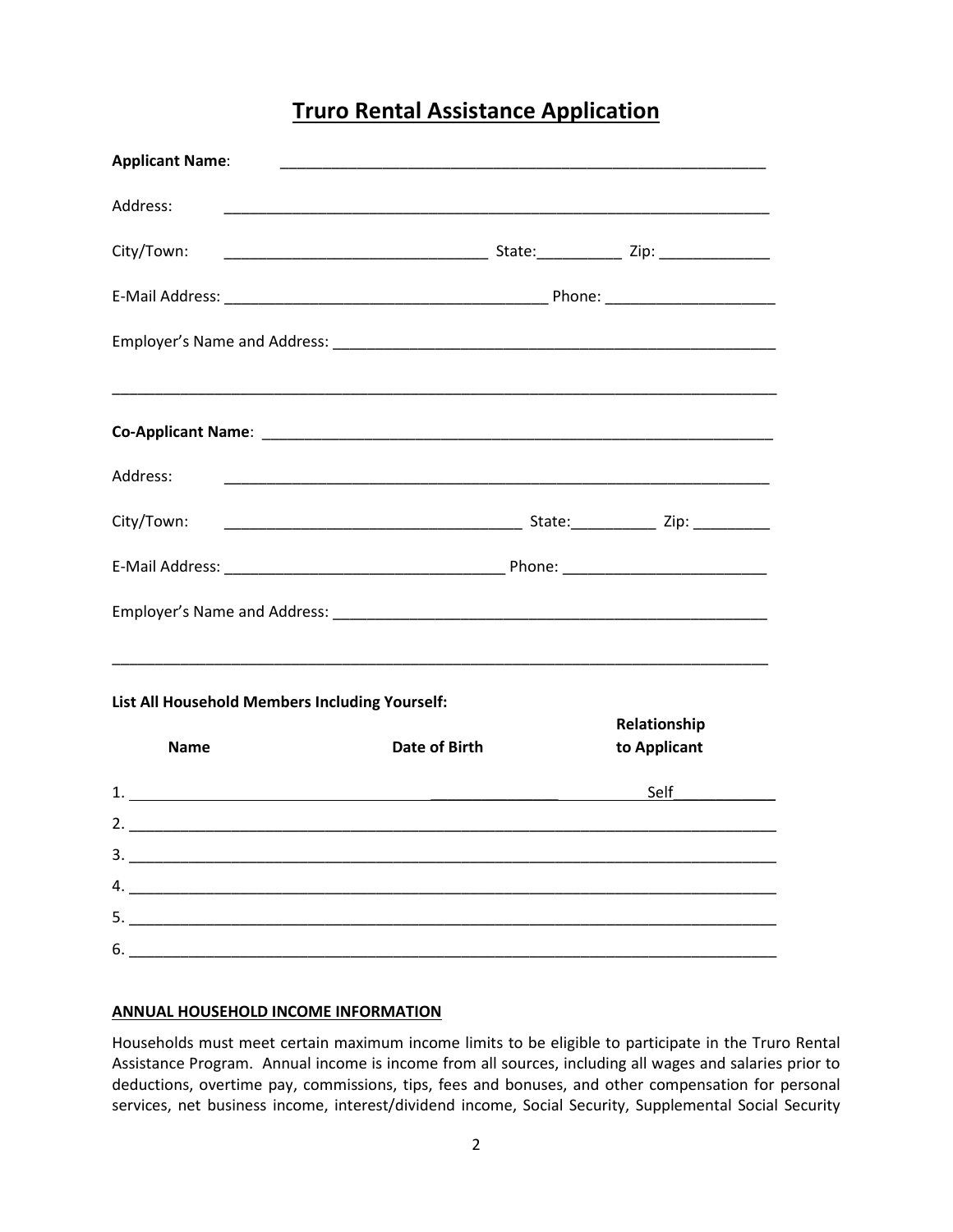Income, pension payments, disability income, unemployment compensation, alimony/child support, and veterans' benefits, for **all adult household members over the age of 18, unless the member is a full-time student.** Income for full-time students who are the head of household or spouse must be counted in annual income.

Please attach all third-party documentation for your sources of income (i.e. 4 weeks of paystubs, W-2, 1099-misc, copies of bank statements, social security statements, brokerage & securities holdings, virtual currency etc.)

|                                                              |                        | Annual Income (Applicant): Gross Income for the Past 12 Months: \$                                         |
|--------------------------------------------------------------|------------------------|------------------------------------------------------------------------------------------------------------|
|                                                              |                        |                                                                                                            |
|                                                              |                        |                                                                                                            |
|                                                              |                        | Phone: __________________________Position ________________________Wages/Salary per week \$_______________  |
| ADDITIONAL INCOME FROM OTHER SOURCES:                        |                        |                                                                                                            |
|                                                              |                        |                                                                                                            |
|                                                              |                        |                                                                                                            |
|                                                              |                        | Annual Income (Co-Applicant): Gross Income for the Past 12 Months: \$                                      |
|                                                              |                        |                                                                                                            |
|                                                              |                        |                                                                                                            |
|                                                              |                        | Phone: __________________________Position _________________________Wages/Salary per week \$_______________ |
| ADDITIONAL INCOME FROM OTHER SOURCES:                        |                        |                                                                                                            |
|                                                              |                        |                                                                                                            |
|                                                              |                        |                                                                                                            |
| Childcare Expense Necessary for Employment: Annual Amount \$ |                        |                                                                                                            |
| <b>Current Landlord: Name</b>                                |                        |                                                                                                            |
|                                                              | <b>Mailing Address</b> |                                                                                                            |
| <b>Email</b>                                                 |                        |                                                                                                            |
| <b>Telephone</b>                                             |                        |                                                                                                            |
| <b>Current Monthly Rent:</b>                                 | \$                     |                                                                                                            |